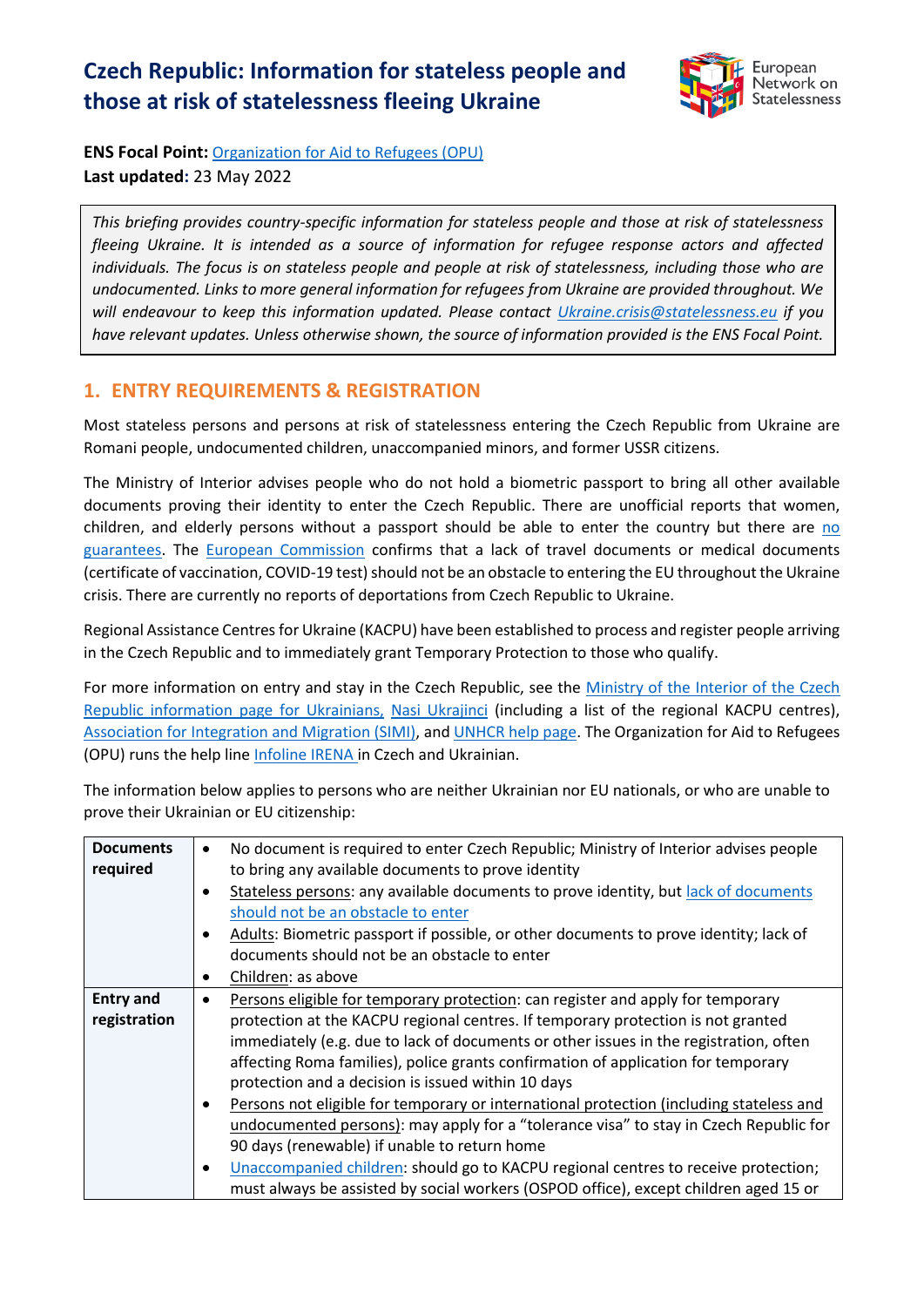|                     | more, or children accompanied by adults other than their parents; contact OPU to be<br>connected to trained social workers |
|---------------------|----------------------------------------------------------------------------------------------------------------------------|
| <b>Documents</b>    | Persons eligible for temporary protection: receive a temporary protection stamp in<br>$\bullet$                            |
| issued              | their travel document, or a separate temporary document if they do not hold travel                                         |
|                     | documents                                                                                                                  |
|                     | Applicants for international protection (asylum or subsidiary protection): receive                                         |
|                     | temporary identity document while their application is pending (průkaz žadatele o                                          |
|                     | mezinárodní ochranu)                                                                                                       |
|                     | Applicants for statelessness status: receive identity document confirming their<br>$\bullet$                               |
|                     | application is pending                                                                                                     |
| <b>Entry status</b> | Visitor under Schengen rules, beneficiary of temporary protection, tolerance visa<br>$\bullet$                             |
|                     | holder, asylum-seeker, applicant for statelessness status                                                                  |

### **2. ROUTES TO PROTECTION**

Persons fleeing Ukraine, including eligible stateless persons and persons at risk of statelessness, can apply for international protection or temporary protection, which is currently the fastest route to protection as it is typically granted immediately upon registration. The Ministry of Interior recently proposed an amendment to [Lex Ukraine,](http://www.romea.cz/en/news/czech/czech-government-proposes-stricter-rules-for-temporary-protection-for-refugees-from-ukraine) which would come into force in June, and would exclude people who hold another EU nationality from temporary protection. It would also change the deadlines to process applications and report a change of residence.

The available routes to protection are summarised in the table below.

|                                                                  | <b>International Protection</b>                                                                                                                                                                                                                                                                                                         | <b>Temporary Protection</b>                                                                                                                                                                                                                                                                                                       |
|------------------------------------------------------------------|-----------------------------------------------------------------------------------------------------------------------------------------------------------------------------------------------------------------------------------------------------------------------------------------------------------------------------------------|-----------------------------------------------------------------------------------------------------------------------------------------------------------------------------------------------------------------------------------------------------------------------------------------------------------------------------------|
| What is it?                                                      | Asylum status: for people eligible under<br>the 1951 Convention Relating to the Status<br>of Refugees, and for people entitled to<br>protection on humanitarian grounds<br>Subsidiary protection: for people who do<br>not meet the conditions for refugee status<br>but would be exposed to a real risk of<br>serious harm if returned | Temporary protection for eligible persons<br>fleeing the conflict in Ukraine<br>(implemented in the Czech Republic<br>through "Lex Ukraine")                                                                                                                                                                                      |
| <b>Can stateless</b><br>and/or<br>undocumented<br>persons apply? | Yes, as long as they can prove their<br>identity (including through a<br>statement/statutory declaration)                                                                                                                                                                                                                               | Stateless persons: yes, if they meet<br>eligibility criteria (i.e., beneficiaries of<br>international protection or equivalent<br>national protection in Ukraine, which<br>includes statelessness status in Ukraine, or<br>permanent residence in Ukraine and<br>cannot return to country of origin, and<br>their family members) |
|                                                                  |                                                                                                                                                                                                                                                                                                                                         | Undocumented persons: Lack of<br>documents should not be an obstacle but<br>the procedure is not immediate; may need<br>to contact Ukrainian Embassy or the<br>Ukrainian Consulate in Czech Republic to<br>confirm identity                                                                                                       |
| Where to<br>apply?                                               | At the reception centres for asylum<br>seekers presently at Zastávka u Brna or<br>Prague Airport, or in detention centres                                                                                                                                                                                                               | At Regional Assistance Centres for Ukraine<br>(KACPU) within 3 days of arrival to the<br>Czech Republic or at the Ministry of the                                                                                                                                                                                                 |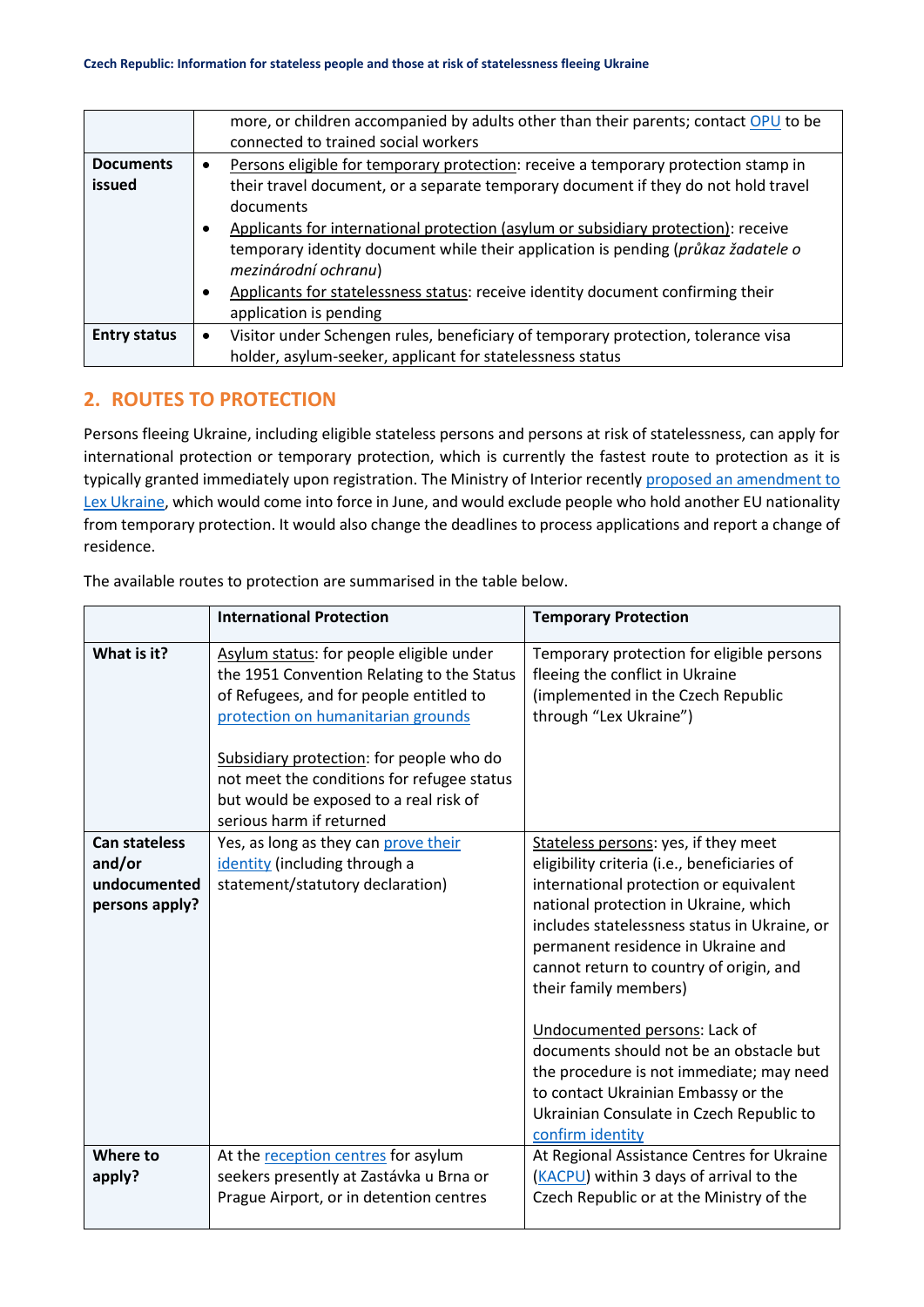|                                   |                                                                                                                                                                                                                                                                                                                                                                                                                              | Interior, Department for Asylum and                                                                                                                                                                                                                                                                                                                                                                                                                                                                    |
|-----------------------------------|------------------------------------------------------------------------------------------------------------------------------------------------------------------------------------------------------------------------------------------------------------------------------------------------------------------------------------------------------------------------------------------------------------------------------|--------------------------------------------------------------------------------------------------------------------------------------------------------------------------------------------------------------------------------------------------------------------------------------------------------------------------------------------------------------------------------------------------------------------------------------------------------------------------------------------------------|
|                                   |                                                                                                                                                                                                                                                                                                                                                                                                                              | <b>Migration Policy</b>                                                                                                                                                                                                                                                                                                                                                                                                                                                                                |
| Procedure &<br>rights             | Applications made in detention centres<br>must be submitted within 7 days of being<br>informed of the right to apply for asylum;<br>decision within 6 months (extendable up<br>to 21 months); applicants receive ID; right<br>to communicate in native language;<br>translator; legal assistance; can contact<br><b>UNHCR or relevant NGOs</b>                                                                               | Applicants are required to fill out an<br>application (available here) and submit it<br>together with a valid travel document and<br>preferably a photograph; temporary<br>protection should be received immediately<br>upon arrival; undocumented applicants<br>may need to undergo additional screening;<br>are registered as applicants for temporary<br>protection and receive a decision within<br>10 days; an application for temporary<br>protection suspends any pending asylum<br>application |
| <b>Rights upon</b><br>recognition | Asylum status: 10 years renewable<br>residence permit, 5 years for children<br>under 15 years old; travel document upon<br>application; right to work; access to<br>housing; financial aid; healthcare;<br>education.<br>Subsidiary protection: residence permit for<br>at least one year (renewable); foreigners'<br>passport upon application; right to work;<br>financial aid; healthcare; welfare benefits;<br>education | Right to stay in the Czech Republic for one<br>year but no longer than until 31 March<br>2023; right to access healthcare, financial<br>aid, education, work, and accommodation;<br>right to travel to and stay in other EU<br>countries for no longer than 90 days                                                                                                                                                                                                                                    |

For more information, see:

- Information help line for Ukrainians run daily in Czech and Ukrainian by the Organization for Aid to Refugees (OPU)[, IRENA](https://www.opu.cz/cs/)
- Ministry of Interior, [Naši Ukrajinci portal](https://www.nasiukrajinci.cz/) for persons fleeing Ukraine including a list of KACPU Regional assistance centres for Ukrainians (in Czech, Ukrainian, English)[/Information on Temporary Protection](https://www.mvcr.cz/docDetail.aspx?docid=22368652&doctype=ART&#Informace_pro_obcany_Ukrajiny_-_aktuality)
- PomahejUkrajine, [Central portal for offering and accessing help related to the war in Ukraine,](https://www.pomahejukrajine.cz/) run jointly by members of the Consortium of NGOs working with migrants
- [Integration program](https://www.integracniprogram.cz/)
- [Series of Laws "Lex Ukraine"](https://www.zakonyprolidi.cz/cs/2022-65), on temporary protection, employment and education
- Right to Protection, [Who are stateless persons who fled Ukraine after the Russian invasion on 24 of](https://r2p.org.ua/stateless-persons-fled-ukraine-after-2022/?lang=en)  [February, 2022](https://r2p.org.ua/stateless-persons-fled-ukraine-after-2022/?lang=en)
- KIND & Child Circle, [Note on unaccompanied children fleeing Ukraine](https://supportkind.org/wp-content/uploads/2022/03/Note-on-Unaccompanied-Children-Fleeing-from-Ukraine_Updated.pdf)
- European Commission, [Information for people fleeing the war in Ukraine](https://ec.europa.eu/info/strategy/priorities-2019-2024/stronger-europe-world/eu-solidarity-ukraine/eu-assistance-ukraine/information-people-fleeing-war-ukraine_en)

## **3. STATELESSNESS DETERMINATION AND PROTECTION STATUS**

For stateless people, it is important to determine both a claim for international protection and their statelessness. Each application should be assessed and both types of status should be explicitly recognised so that even if international protection ceases, the person remains entitled to protection as a stateless person. Statelessness determination should be conducted either in parallel with or following the refugee status determination, with due regard to the primacy of the asylum claim and the principle of confidentiality for refugees in statelessness determination procedures. For more information, see: [ENS briefing on statelessness](https://index.statelessness.eu/sites/default/files/ENS-Statelessness_determination_and_protection_in_Europe-Sep_2021.pdf)  [determination & protection in Europe.](https://index.statelessness.eu/sites/default/files/ENS-Statelessness_determination_and_protection_in_Europe-Sep_2021.pdf)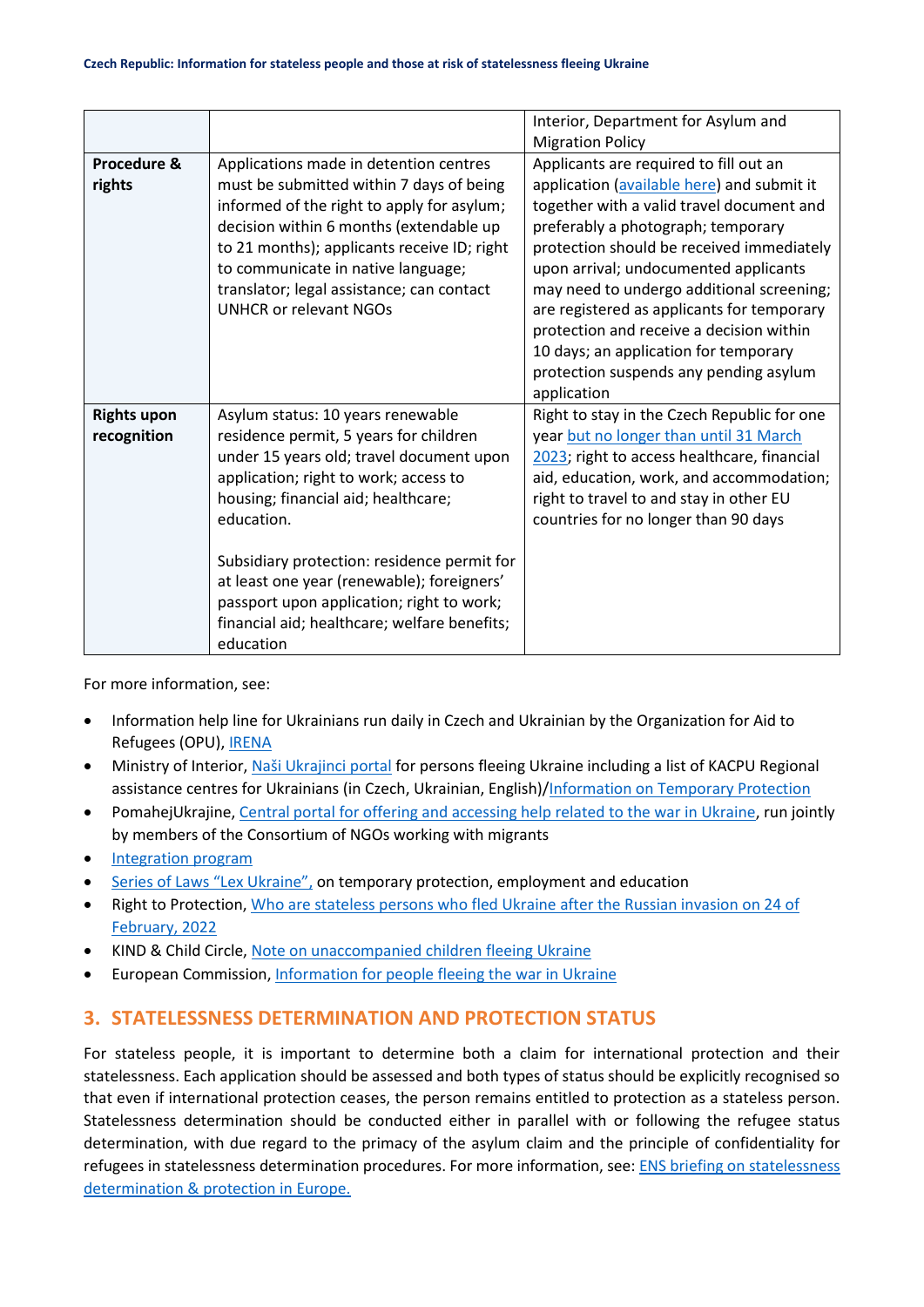The Czech Republic does not have a dedicated statelessness determination procedure. The relevant legislation was amended in 2021 and statelessness determination is now covered by the Immigration Act. The authorities may determine statelessness, but the amended Immigration Act is vague and the new procedure is unclear. There are no provisions to regulate the status of stateless applicants, nor procedural safeguards, and the right to remain on the territory is not guaranteed. Decisions should be made within six months, which can be prolonged for another six months if the case is complex. If the person is determined to be stateless, they are granted a renewable tolerated stay visa for one year, which is a very limited protection status. Since 2019, successful applicants have been issued a certificate stating their statelessness under the 1954 Convention. However, it is not yet clear how the recent legislative amendments will be implemented in practice. The most recent jurisprudence and the Czech Ombudsperson reiterate that, even after the amendments to the law in 2021, applicants for statelessness determination must have procedural guarantees analogous to asylum seekers (including identity documents). Stateless persons may also regularise their stay by applying for temporary or international protection (see above). Depending on the situation, they may be able to apply for another type of residence permit, although a lack of travel or identity documents can be an obstacle.

Stateless persons are strongly advised to seek expert legal advice on their rights in the Czech Republic (e.g., from [OPU](https://www.opu.cz/en/) – contact details below). For more information, se[e ENS Statelessness Index Czech Republic.](https://index.statelessness.eu/country/czech-republic)

#### **4. REQUIREMENTS FOR ONWARD TRAVEL TO THIRD COUNTRIES**

Applicants for international protection (asylum status or subsidiary protection) cannot leave the Czech Republic until a decision is made on their application. Beneficiaries of temporary protection may travel to other EU Member States for 90 days within a 180-day period and may travel to non-EU countries based on the requirements of third countries.

#### **5. OTHER RELEVANT INFORMATION**

There are reports of discrimination against Romani people from Ukraine in accessing housing or obtaining temporary protection, as well as discrimination against non-Ukrainian nationals who lived in Ukraine, such as students from West Africa. In particular, Romani families have reported discrimination at the KACPU centre in Prague: some families were refused entry to the centre and returned to [Prague Railway Station](https://www.theguardian.com/global-development/2022/may/25/they-wont-accept-us-roma-refugees-forced-to-camp-at-prague-train-station) or travelled on to other countries. Some were initially allowed to enter the KACPU centre, but they had to undergo additional screening even when they had travel documents, and the authorities tried to prevent them from proceeding with their temporary protection registration, claiming either that they were Hungarian nationals or that they needed to provide proof of housing in the Czech Republic. In some cases, Romani people have been granted three-day exit visas.

#### **6. ORGANISATIONS ASSISTING STATELESS PEOPLE**

| <b>Organization for Aid to Refugees (OPU)</b>           | <b>UNHCR</b> https://help.unhcr.org/czech/ |
|---------------------------------------------------------|--------------------------------------------|
| https://www.opu.cz/en/                                  | +420 776 437 775                           |
| +42 073 015 8779, +42 073 941 3983                      | czepr@unhcr.org                            |
| opu@opu.cz, pravni@opu.cz                               |                                            |
| Hotline for those fleeing Ukraine:                      |                                            |
| +420 228 229 942                                        |                                            |
| Contact information for various offices across Czech    |                                            |
| Republic can be found HERE.                             |                                            |
| <b>Association for Integration and Migration (SIMI)</b> | <b>Forum for Human Rights</b>              |
| http://www.migrace.com/                                 | https://forumhr.eu/                        |
| +42 022 422 4379                                        | forum@forumhr.eu                           |
| poradna@refug.cz                                        |                                            |
|                                                         |                                            |